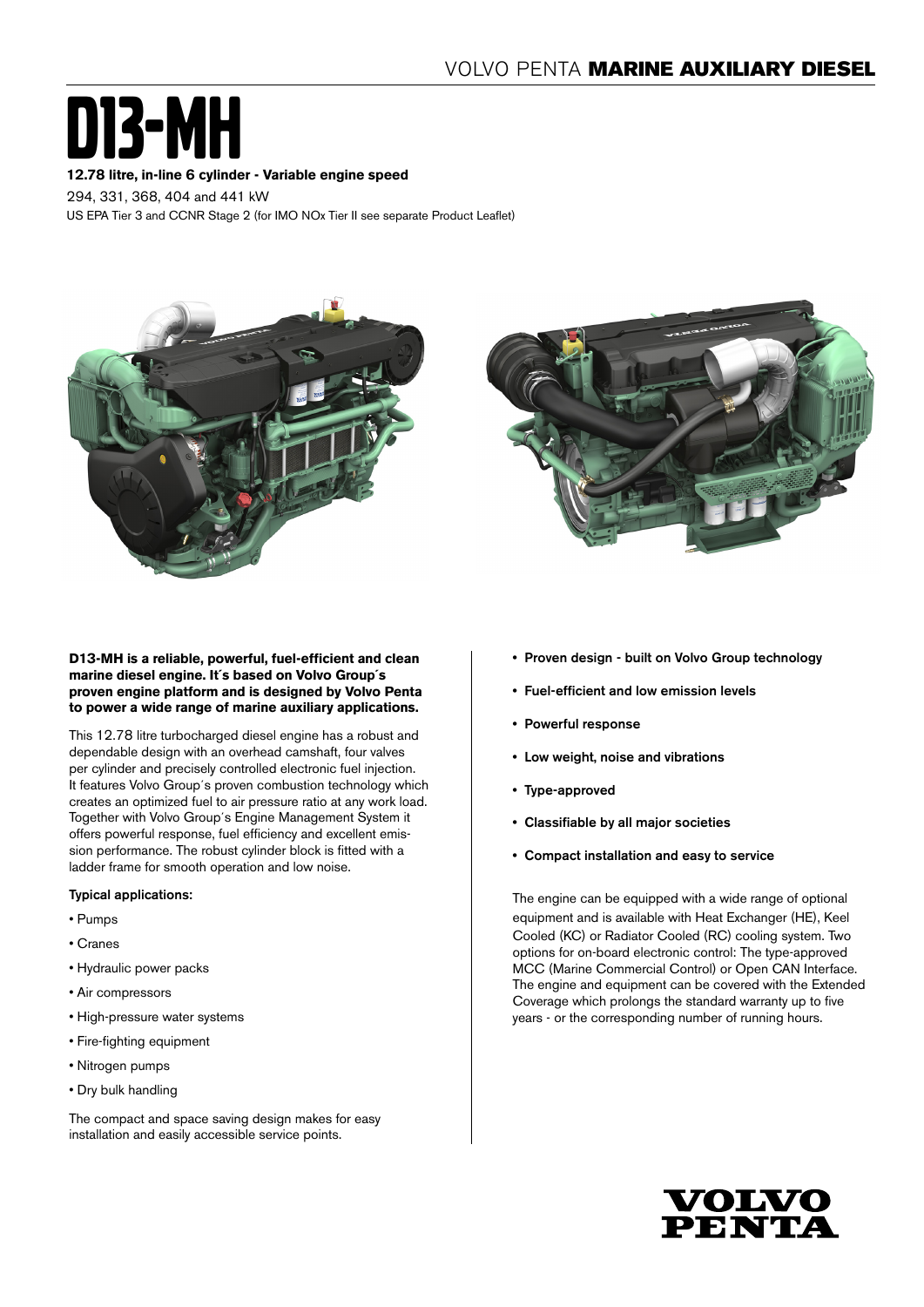## D13-MH

#### **Technical data**

#### General Engine designation D13-MH Displacement, litre (in<sup>3</sup>) 12.78 (779.7) Configuration and number of cylinders in-line 6 Method of operation **4-stroke**, direct-injected, turbocharged diesel engine with charge air cooler Bore/stroke, mm (in.) 131/158 (5.16/6.22) Compression ratio 18.5 Dry weight bobtail HE <sup>1)</sup>, kg (lb) 1520 (3351) Dry weight bobtail KC  $^{2}$ , kg (lb) 1480 (3263) Dry weight bobtail RC <sup>3)</sup>, kg (lb) 1500 (3307) Flywheel housing/SAE size 14"/SAE1

#### Performance, fuel & emissions

| Rating $4$                                      |                                              |                     |               | $\overline{2}$ | $\overline{2}$      |
|-------------------------------------------------|----------------------------------------------|---------------------|---------------|----------------|---------------------|
| Rated speed                                     | 1800 rpm                                     | 1800 rpm            | 1800 rpm      | 1900 rpm       | 1900 rpm            |
| Crankshaft power HE/KC, kW (hp)                 | 294 (400)                                    | 331 (450)           | 368 (500)     | 404 (550)      | 441(600)            |
| Crankshaft power RC <sup>5)</sup> , kW (hp)     | 275 (374)                                    | 312 (424)           | 349 (474)     | 382 (519)      | 419 (570)           |
| Max. torque, Nm (lbf.ft) $@ 1400$ rpm ${}^{6)}$ | 1756 (1295)                                  | 1975 (1457)         | 2164 (1596)   | 2363 (1743)    | 2399 (1769)         |
| Spec. fuel consumpt. at 100% load:              |                                              |                     |               |                |                     |
| $g/kWh$ (lb/hph) @ 1200 rpm                     | 197 (0.32)                                   | 196 (0.32)          | 197 (0.32)    | 195 (0.32)     | 195 (0.32)          |
| g/kWh (lb/hph) @ 1500 rpm                       | 199 (0.32)                                   | 200 (0.32)          | 200 (0.32)    | 199 (0.32)     | 199 (0.32)          |
| $g/kWh$ (lb/hph) @ 1800 rpm                     | 208 (0.34)                                   | 211(0.34)           | 212(0.34)     | 211(0.34)      | 207 (0.34)          |
| g/kWh (lb/hph) @ 1900 rpm                       |                                              |                     |               | 213(0.35)      | 213(0.34)           |
| Emission compliance $\frac{7}{2}$               | US EPA Tier 3                                | US EPA Tier 3       | US EPA Tier 3 | US EPA Tier 3  | US EPA Tier 3       |
|                                                 | CCNR Stage 2                                 | <b>CCNR Stage 2</b> | CCNR Stage 2  | CCNR Stage 2   | <b>CCNR Stage 2</b> |
| Recommended fuel to conform to                  | ASTM-D975 1-D and 2-D. EN 590 or JIS KK 2204 |                     |               |                |                     |

Technical data according to ISO 3046 Fuel Stop Power and ISO 8665. Fuel with a lower calorific value of 42700 kJ/kg and density of 840 g/liter at 15°C (60°F). Merchant fuel may differ from this specification which will influence engine power output and fuel consumption.

<sup>1)</sup> Heat Exchanger cooled system (HE), <sup>2)</sup> Keel Cooled system (KC) <sup>3)</sup> Radiator Cooled system (KC)

4) Rating 1: Heavy Duty Commercial operation. Rating 2: Medium Duty Commercial operation.

5) With fan.

6) Measured at crankshaft.

7) For IMO NOx Tier II, see separate Product Leaflet.

#### Power at crankshaft (HE/KC) Torque at crankshaft (HE/KC)